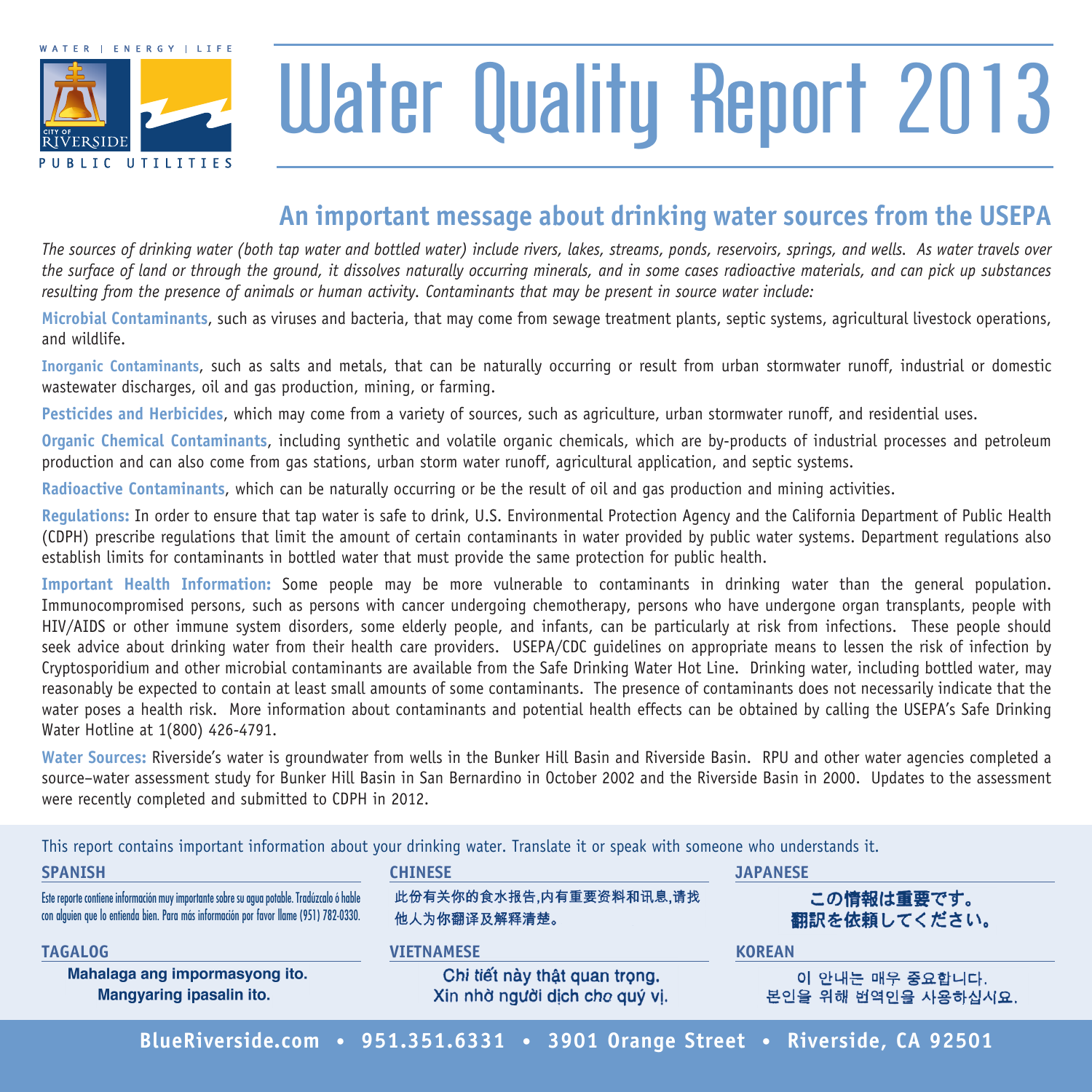## **SECONDARY STANDARDS** AESTHETIC STANDARDS

|                                                            | <b>STATE</b><br><b>MCL</b> | <b>AVERAGE</b>        | RIVERSIDE PUBLIC UTILITIES<br><b>RANGE</b> | <b>SOURCES IN</b><br><b>DRINKING WATER</b>                                                                                                           |
|------------------------------------------------------------|----------------------------|-----------------------|--------------------------------------------|------------------------------------------------------------------------------------------------------------------------------------------------------|
| Odor Threshold                                             | 3                          | 1                     | $1 - 2$                                    | Naturally present<br>in environment                                                                                                                  |
| Chloride                                                   | 500 ppm                    | 34 ppm                | 32 - 36 ppm                                | Naturally present<br>in environment                                                                                                                  |
| Sulfate                                                    | 500 ppm                    | 71 ppm                | $61 - 77$ ppm                              | Naturally present<br>in environment                                                                                                                  |
| <b>Total Dissolved</b><br>Solids "TDS"                     | 1,000 ppm                  | 379 ppm               | 240 - 420 ppm                              | Naturally present<br>in environment                                                                                                                  |
| Specific<br>Conductance                                    | $1,600$ $\mu$ mho          | 612                   | 590 - 620                                  | Substances form<br>ions in water                                                                                                                     |
| Corrosivity                                                | Noncorrosive               | 0.6                   | $0.5 - 0.6$                                | Natural or industrially<br>influenced balance of<br>hydrogen, carbon,<br>and oxygen in the<br>water; affected<br>by temperature and<br>other factors |
| pH Units                                                   | NS                         | 7.8 units             | $6.8 - 8.3$ units                          | Naturally present<br>in environment                                                                                                                  |
| <b>Hardness</b>                                            | NS                         | $210$ ppm             | 200 - 220 ppm                              | Naturally present<br>in environment                                                                                                                  |
| (CaCO <sub>3</sub> )<br>Alkalinity<br>(CaCO <sub>3</sub> ) | NS                         | $(12$ gpg)<br>160 ppm | 150 - 170 ppm                              | Naturally present<br>in environment                                                                                                                  |
| Sodium                                                     | NS                         | 43 ppm                | 42 - 44 ppm                                | Naturally present<br>in environment                                                                                                                  |
| Calcium                                                    | NS                         | 67 ppm                | 66 - 70 ppm                                | Naturally present<br>in environment                                                                                                                  |
| Potassium                                                  | NS                         | $3.2$ ppm             | $2.8 - 3.4$ ppm                            | Naturally present<br>in environment                                                                                                                  |
| Magnesium                                                  | NS                         | 11 ppm                | $10 - 12$ ppm                              | Naturally present<br>in environment                                                                                                                  |
| Turbidity                                                  | <b>5.0 NTU</b>             | 0.1 NTU               | $<$ 0.1 $-$ 0.6 NTU                        | Naturally present<br>in environment                                                                                                                  |

#### **Monitoring Report 2013**

Riverside Public Utilities tests for more than 200 possible contaminants in our water system. This report provides data from sampling conducted in calendar year 2013. Only those contaminants detected in our water system are listed here. For a listing of additional chemical tests, please contact our Water Quality Division at (951) 351-6370.

#### **Water Resources**

RPU met all of its water supply needs in 2013 by utilizing groundwater sources located in the San Bernardino Bunker Hill Basin and the Riverside Basin. RPU treats some of its wells and all water sources are blended at a central location before entering into distribution. All data provided are from samples collected in the distribution system or at the entry point to the system.

#### **Water Compliance & Monitoring Program**

In 2013, we collected more than 17,900 water samples to test for a variety of potential contaminants. Samples were collected at water sources, along transmission pipelines, throughout the distribution system, including reservoirs and booster stations, and treatment plants to ensure water quality from its source to your meter.

The Utility uses state certified independent laboratories to perform water tests. This ensures that an independent set of experts test your water from the source to your meter. Last year, we spent more than \$600,000 on compliance laboratory costs.

#### **Riverside Public Utilities 2013 Water Sampling Data**

- 6,520 Samples collected to test for bacteria.
- 6,687 Samples collected for source and system compliance and monitoring.
- 4,751 Samples collected for treatment plant compliance and monitoring.
- 17,958 Total samples collected.

**We are pleased to report that our water met or surpassed all state and federal drinking water quality standards in 2013. We welcome you to attend our Board of Public Utilities meetings at 3901 Orange Street, in Riverside, held at 8:30 a.m. on the first and third Fridays of each month. You can also visit our website at BlueRiverside.com for more information.**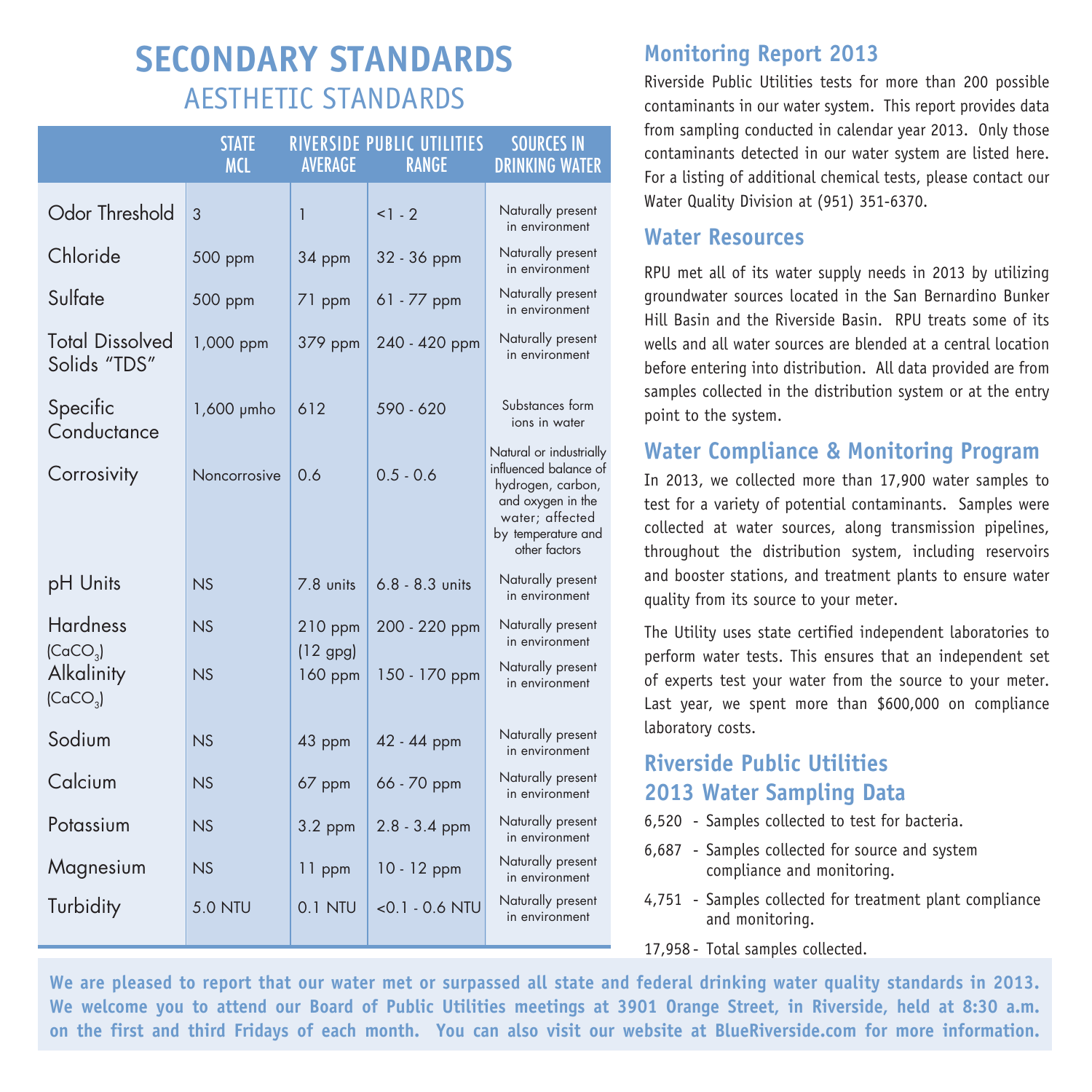## **RIVERSIDE PUBLIC UTILITIES 2013 WATER QUALITY REPORT** PRIMARY STANDARDS: MANDATORY HEALTH-RELATED STANDARDS

| <b>CONTAMINANT</b>                                                                                       | <b>STATE MCL</b>                                                       | <b>STATE PHG</b>                          | <b>AVERAGE</b>                                                                     | <b>RIVERSIDE PUBLIC UTILITIES</b><br><b>RANGE</b>                                                                      | <b>SOURCES IN DRINKING WATER</b>                         |
|----------------------------------------------------------------------------------------------------------|------------------------------------------------------------------------|-------------------------------------------|------------------------------------------------------------------------------------|------------------------------------------------------------------------------------------------------------------------|----------------------------------------------------------|
| <b>CLARITY</b><br>Turbidity                                                                              | <b>TT</b>                                                              | NS                                        | 0.60 NTU<br>(Highest)                                                              | 100% Meeting<br>turbidity limits                                                                                       | Soil runoff                                              |
| <b>REGULATED ORGANIC</b><br>Total Trihalomethanes "TTHMs"                                                | 80 ppb                                                                 | NS                                        | $6.2$ ppb                                                                          | ND - 6.9 ppb                                                                                                           | By-product of drinking water disinfection                |
| Chlorine                                                                                                 | 4.0 ppm<br>(MRDL)                                                      | 4 ppm<br>(MRDLG)                          | $0.6$ ppm                                                                          | ND - 1.0 ppm                                                                                                           | Drinking water disinfectant<br>added for treatment       |
| Control of DBP precursors<br>Total Organic Carbon "TOC"                                                  | TT                                                                     | NS                                        | <b>ND</b>                                                                          | ND - 0.5 ppm                                                                                                           | Various natural and<br>man-made sources                  |
| <b>REGULATED INORGANIC</b><br>Arsenic                                                                    | 10 ppb                                                                 | 4 ppt                                     | <b>ND</b>                                                                          | ND - 2.1 ppb                                                                                                           | Erosion of natural deposits                              |
| Fluoride                                                                                                 | 2 ppm                                                                  | $1.0$ ppm                                 | $0.5$ ppm                                                                          | $0.5$ ppm                                                                                                              | Naturally present in environment                         |
| Nitrate (NO <sub>3</sub> )                                                                               | 45 ppm                                                                 | 45 ppm                                    | 24 ppm                                                                             | 22 - 28 ppm                                                                                                            | Naturally present in environment                         |
| Perchlorate                                                                                              | 6 ppb                                                                  | 6 ppb                                     | <b>ND</b>                                                                          | ND ppb                                                                                                                 | Inorganic chemical used in variety                       |
| <b>RADIOLOGICAL</b><br>Gross Alpha                                                                       | 15 pCi/L                                                               | 0 (MCLG)                                  | $6.5$ pCi/L                                                                        | $<3 - 11 pCi/L$                                                                                                        | of industrial operations.<br>Erosion of natural deposits |
| Uranium                                                                                                  | 20 pCi/L                                                               | $0.43$ pCi/L                              | 7.8 pCi/L                                                                          | 2.2 - 14 pCi/L                                                                                                         | Erosion of natural deposits                              |
| LEAD/COPPER (AL)<br>(90% Household Tap)                                                                  |                                                                        |                                           |                                                                                    |                                                                                                                        |                                                          |
| Copper (a)                                                                                               | 1,300 ppb                                                              | 300 ppb                                   | 580 ppb                                                                            | <50 - 940 ppb                                                                                                          | Internal corrosion of home plumbing                      |
| <b>REGULATED CONTAMINANTS</b><br><b>WITH NO MCLS</b>                                                     | <b>NOTIFICATION</b><br><b>LEVEL</b>                                    | <b>STATE PHG</b><br>OR MCLG               | <b>AVERAGE</b>                                                                     | <b>RIVERSIDE</b><br><b>RANGE</b>                                                                                       |                                                          |
| Chromium VI (b)<br>Vanadium<br>Boron<br>Chlorate<br>Molybdenum<br>N-Nitroso-di-n-butylamine<br>Strontium | 10 ppb (MCL)<br>50 ppb<br>1000 ppb<br>800 ppb<br><b>NS</b><br>NS<br>NS | $0.02$ ppb<br><b>NS</b><br>NS<br>NS<br>NS | $2.0$ ppb<br>$6.1$ ppb<br>$120$ ppb<br>61 ppb<br>$4.1$ ppb<br>$2.5$ ppt<br>495 ppb | $1.8 - 2.2$ ppb<br>5.7 - 6.6 ppb<br>100 - 130 ppb<br>56 - 66 ppb<br>$4.0 - 4.2$ ppb<br>$<$ 2 - 10 ppt<br>490 - 500 ppb |                                                          |